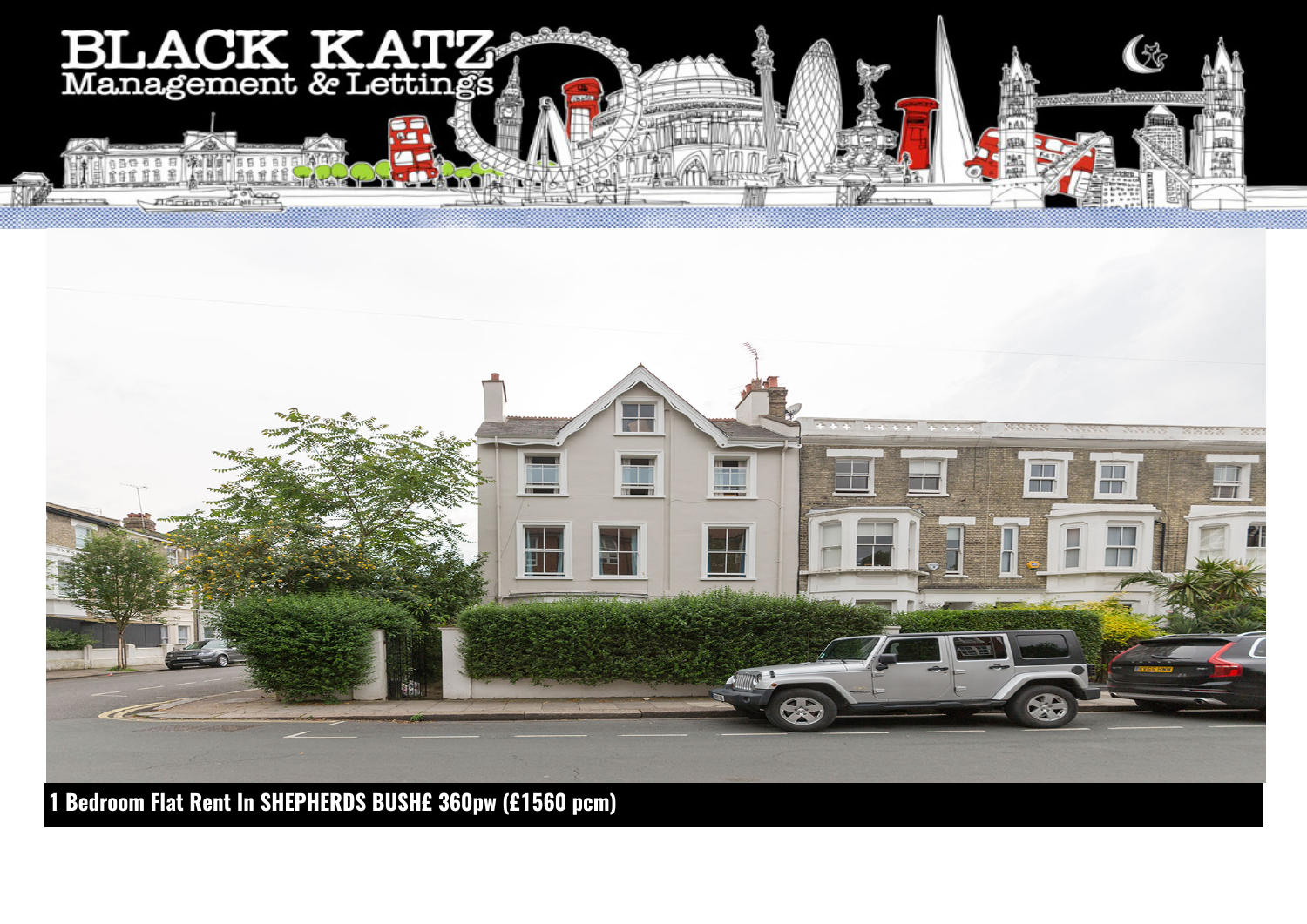## **1 Bedroom Flat Rent In SHEPHERDS BUSH£ 360pw (£1560 pcm)**

**<p>\*\*Available August\*\*&nbsp;This stunning one bedroom apartment is set on the first floor of beautiful period building and offers modern and contemporary living in the heart of Shepherds Bush. Located on a quiet tree lined street, the property boast good size reception room, double bedroom, modern bathroom and separate recently** refurbished kitchen. Further benefits are high ceiling and neutral decor throughout. Moments from Shepherd Bush Market (Hammersmith&amp:City and Circle Lines) and **Shepherds Bush (Central Line) tube stations. Excellent bus links along the Uxbridge Road and from Shepherds Bush Green. Easy access to the A40 for motorists.</p> E.P.C. RATING: D**

**Property Features**

 **. Beautiful tree lined street . Carpets throughout . Fitted Kitchen . Separate kitchen . Close to local amenities . Close to Tube . Fantastic Transport Links . Zone 2 . Tiled bathroom . Period Conversion . Gas Central Heating . Excellent decorative order . Spacious Living Room**

**Place of Interest Locally**

Music tuition-piano and vocal - 0.06 miles. Transcendental Meditation® London West – Official - 0.22 miles. One World Montessori Nursery - 0.43 miles. St John XXIII **Catholic Primary School - 0.56 miles. Leiths School of Food and Wine - 0.66 miles. The Cardinal Vaughan Memorial School - 0.76 miles. The London School of English - 0.78 miles. St Paul's Girls' School - 0.78 miles. Wendell Park Pre-school - 0.8 miles. Sacred Heart High School - 0.82 miles. Step By Step Day Nursery - 0.84 miles. Latymer Upper School - 0.87 miles. Tara House Montessori School - 0.97 miles. Swingland - Swing Dance Classes & Events (A-Train & The Swing Ball) - 1.01 miles. Parayhouse School - 1.04 miles.**